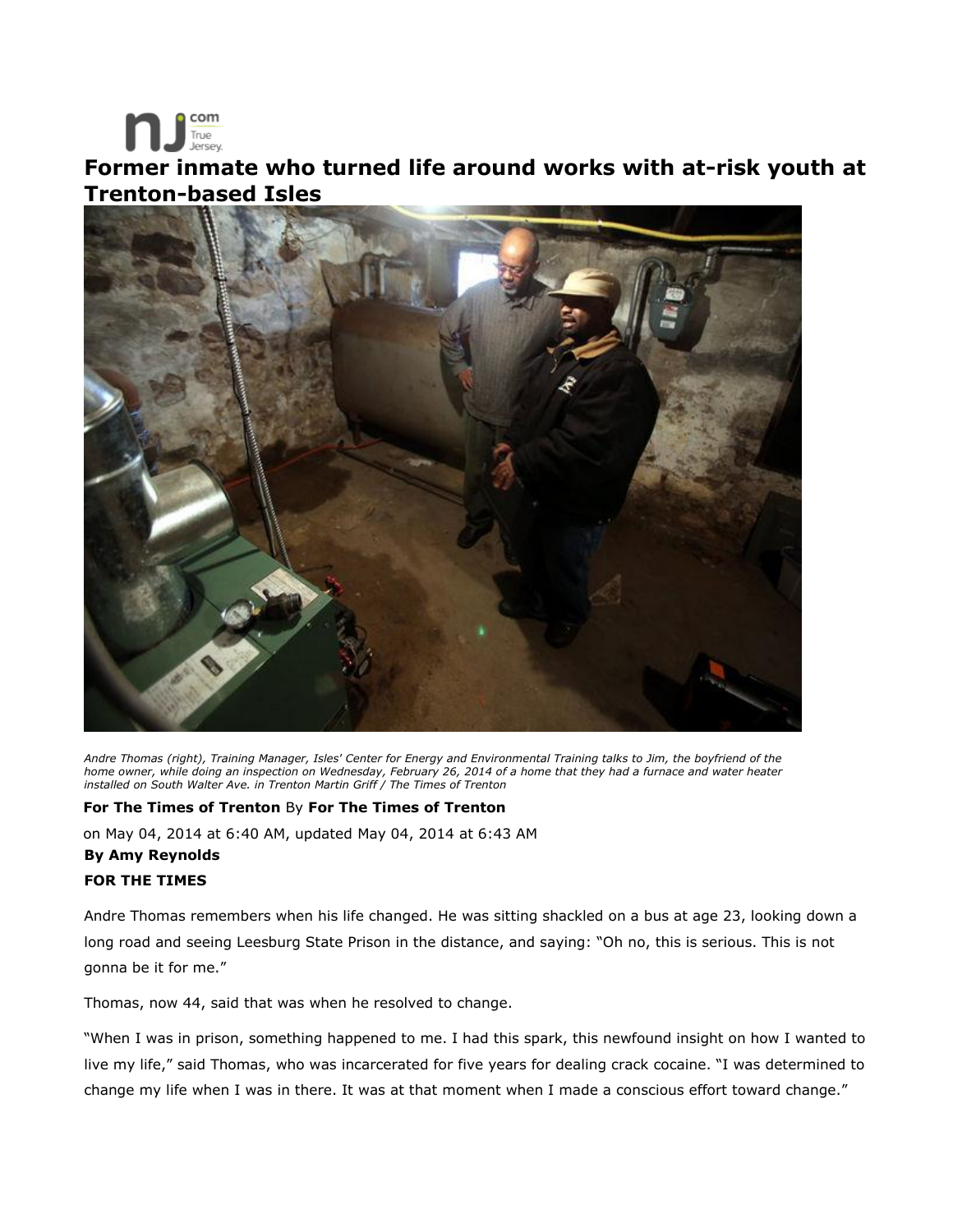During his five years in prison, which ended in 1997, Thomas participated in classes of all kinds, from construction to behavior modification.

"I wanted to come out and make a difference," he said. "Any motivational speaker, I would gravitate to those things. And I started helping inmates with issues. I became like the counselor in prison."

While in prison, Thomas would visualize the life he could have — the life he has now created for himself. Those imaginings are what guided him along the path of change. "Wanting to change is one thing. How to do it is a whole 'nother ... you have to commit to it," he said. "I used to visualize myself mowing my lawn at a house that I bought legally. And I visualized it to where I could taste it and then I had to draw up this blueprint on how to get there."

After getting out of prison, Thomas worked at Rite Aid and then in warehousing at Kmart. His first job in youth development, however, was with Millhill Child and Family Development Center in Trenton. Thomas also volunteered with a Millhill group called the Male Summit committee, going to schools and speaking with at-risk youth. While working with Millhill, Thomas met Marty Johnson, the president and founder of Isles, which led him to his current job.

Today, Thomas works as a training manager at Isles Inc., a community development and environmental organization in Trenton. Founded in 1981, Isles works with at-risk youth and offers environment- and energyrelated job training.

Thomas started working with Isles' YouthBuild program in 2001, but in 2009 he switched gears and began working for Isles' Center for Energy and Environmental Training, training employees from all over the state in energy auditing, insulating and air sealing, and lead remediation. Since 2009, Thomas has trained more than 900 contractors on how to approach homes in a lead-safe manner.

Transitioning from working with at-risk youth to environment training, however, wasn't easy for Thomas. "I transitioned to CEET without knowing anything about the environmental field and building performance, so being able to make that change — starting out as a baby and being able to progress — I think was a good highlight for me," he said. "I kind of had to jump out of the boat and see if I could swim in another arena."

In 2001, Thomas joined Isles as the operations manager for the YouthBuild program, which is a program that reaches out to at-risk youth in Trenton.

"We reach out to those folks that are slipping between the cracks," Thomas said. "The goal is to really help them not just to get an education, but to also learn life skills. Because what I've learned in my journey is that just an education doesn't make you a good person. It's how you live your life and having morals behind it and I really wanted to teach the kids those things."

But to Thomas, helping at-risk youth has meaning beyond just teaching kids life skills — he's teaching kids who remind him of a younger version of himself.

"I grew up in the '80s, and they were some challenging times. For a young person growing up in the neighborhoods that I grew up in, we called it 'the crack era' and I got caught up in that," he said. "I wanted to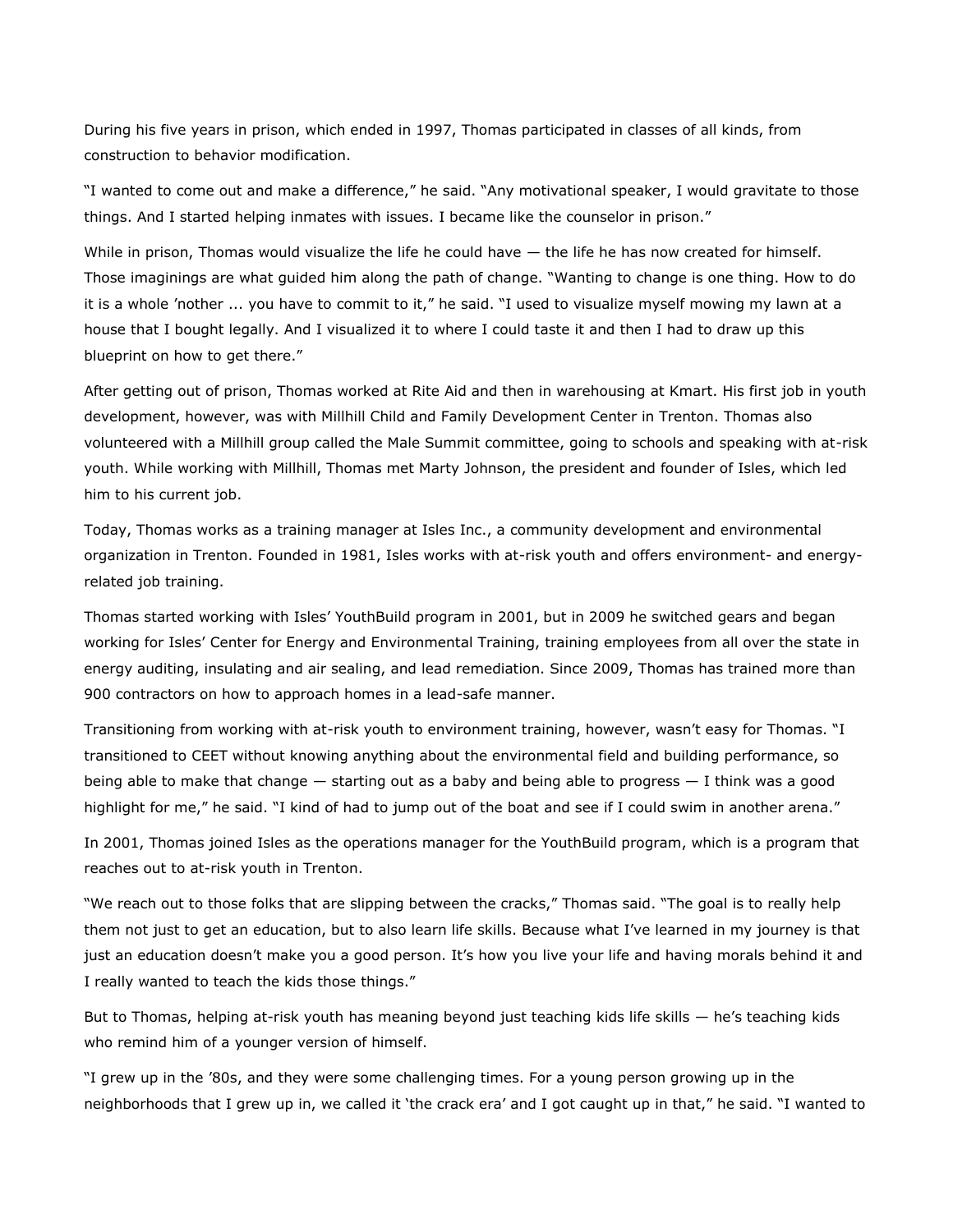make fast money. And I think (for) a young mind that's trying to find himself, that's the easy way to lure you."

Thomas grew up in a single-parent household, but his father was a regular part of his childhood. In fact, his dad was his baseball coach as a kid, and they saw each other regularly. But when he got to Trenton High, Thomas made some choices he now regrets.

"When I got into my early teens I started to kind of drift away, and in my household love was more or less understood than expressed. I think I was well provided for. However, I don't think my mother and dad saw me coming," he said, laughing.

"I was just the average kid growing up in Trenton with some of those challenges where you have drug trade right there at your disposal," he said. "And as a young person, I made that choice, and I had other options."

A life on the streets dealing drugs seemed to be the only way of life open to him, he said.

"At one point I couldn't see myself past the streets," he said. "That's all I saw, and I kind of abandoned any dreams that I had as a young person and I became this street thug. But I had moments. I had moments where I would ask, 'Where am I going with my life?' But what happens is you had those quiet moments and then the music comes on and you kind of abandon that thought. Your boys come around and you abandon that thought. And sometimes, you don't like the quiet, because your life confronts you."

In fact, it wasn't until Thomas was in prison that he could take the time to reflect.

"I didn't really know what I was going through till I got to prison and I could reflect," he said. "I was learning things and I could say, 'So this is why I made those decisions.' And learning that made me really helpful to young folks that I know are confused and trying to find themselves."

Over the years, Thomas has influenced many lives working for both CEET and the YouthBuild program. To Dante Sanders, Thomas is more than just a mentor and role model — in many respects, he's like a brother.

"At the beginning he was more like a role model," Sanders said. "But as I got to know him and got to know where he came from and the things he'd been through, I began to look toward him like a brother, mostly because most of the things that he went through I was actually going through at the time."

Sanders graduated from the YouthBuild program in 2006, but to this day he still looks at Thomas like an older brother. In fact, whenever he needs advice or is making a big decision in his life, he'll always give Thomas a call.

Sanders, now 26, just bought his first apartment. But he said that without the YouthBuild program he'd probably be locked up or dead.

"Before I joined YouthBuild, I never pictured myself getting past 21. But here I am, 26," he said. "I think if I didn't have YouthBuild really teaching me discipline, and being consistent with my school work and developing  $me -$  turning me from a boy to a man  $-$  I don't think I would have been in this position to have a home."